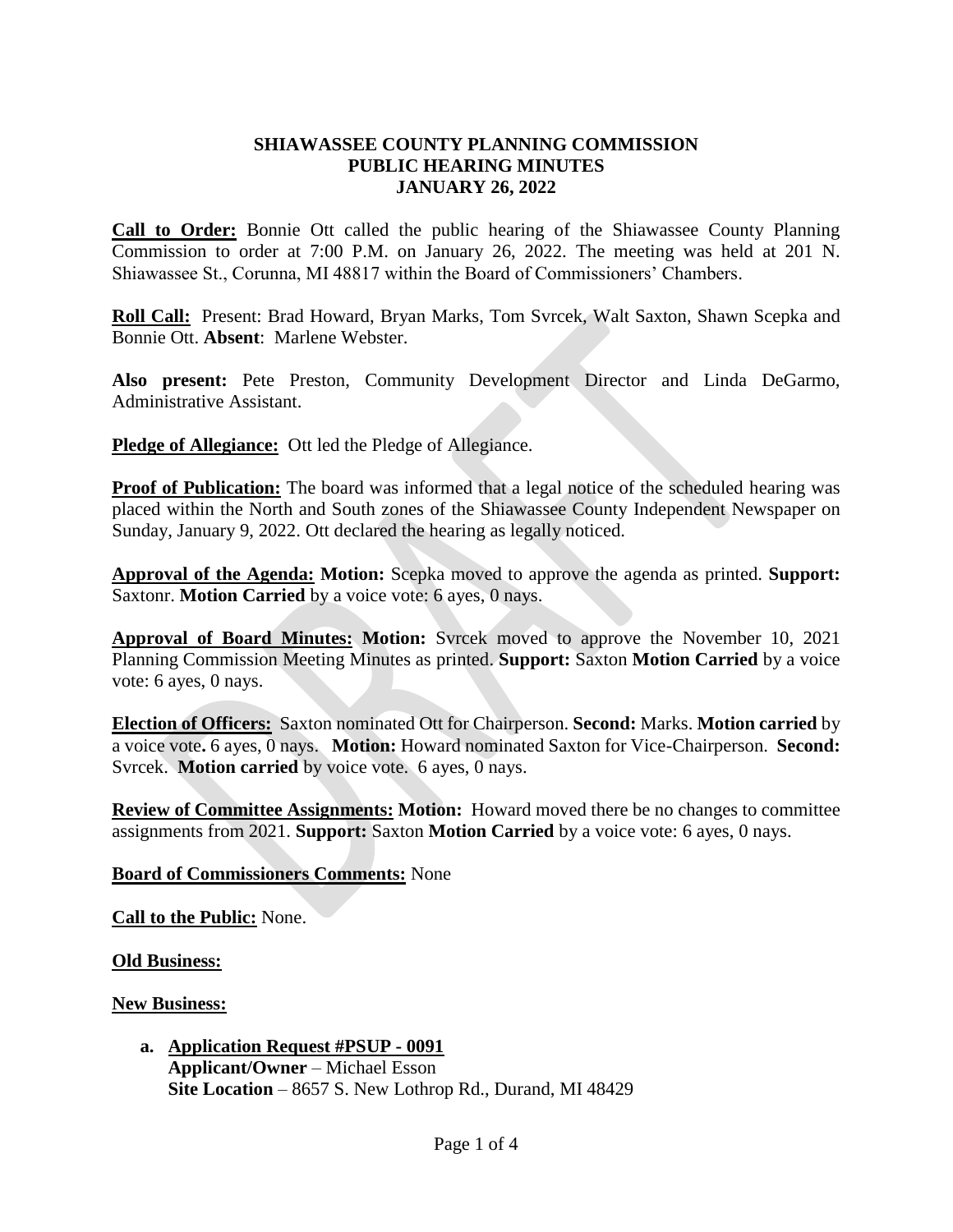**Tax ID#** 012-35-300-001, Section 35, Vernon Township

**Request** – Special land use and site plan approval for an agricultural tourism and entertainment establishment (event venue in a new barn).

**Ordinance Reference** – Section 4.3.28, Agricultural Tourism and Entertainment Establishment.

Ott opened the public hearing.

Preston provided the staff report.

Ott then called for the applicant's comments. Mr. Esson stated the request should be granted because it will be great for the community.

Ott tthen called for comments in support of the request. None heard.

Ott then called for comments in opposition to the request.

Larry Sprague, Chairperson for Vernon Township Planning Commission, spoke in opposition to the request.

Brian Stiles II, land owner of parcel on New Lothrup Rd., spoke in opposition to the request.

Bert DeClerg, Vernon Township Supervisor, spoke in opposition to the request.

Leslie Dietrich, resident of S. New Lothrup Rd., spoke in opposition to the request.

In a letter dated January 20, 2022 the Vernon Township Board recommended denial.

Ott closed the public hearing.

The board deliberated.

**Motion:** Svrcek moved to postpones action on PSUP21-09, ESSON, Special Land Use Permit and Final Site Plan request for an Agricultural Tourism and Entertainment Establishment (event barn) to be located at 8657 S. New Lothrop Rd., and as legally described within Section 35 of Vernon Township (Tax ID# 012-35-300-001) based on the following reasoning:

- 1. Additional clarification and information is necessary to ascertain if the proposed development meets the provisions of the Zoning Ordinance, including those provisions set forth in Article 12, Article 14, and Section 4.3.28.
- 2. Provide information as noted by this staff report as having not been provided for on the site plan or in supplemental information.
- 3. Provide a detailed clarification of proposed occupancy load of structure.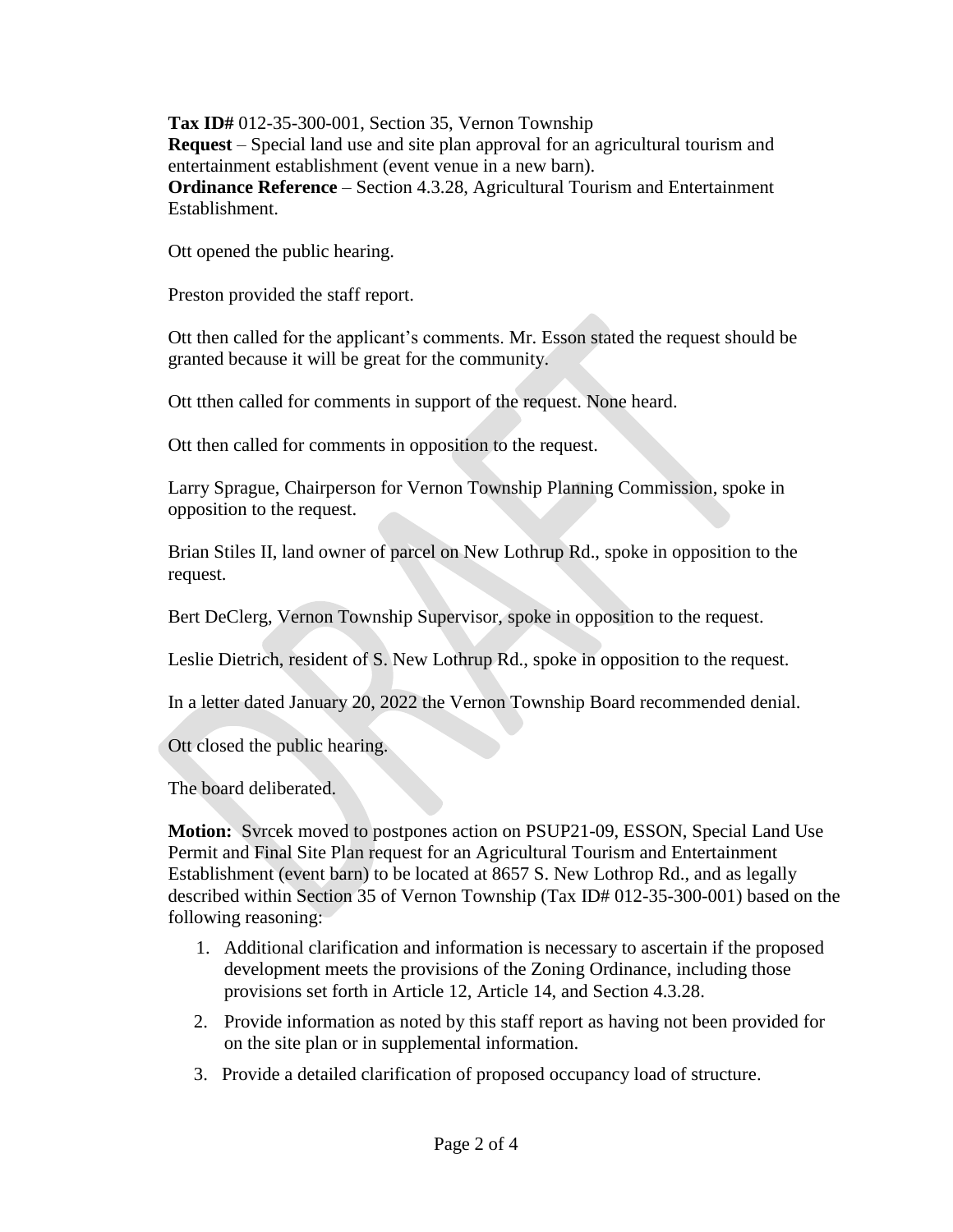- 4. Provide clarification on the site plan concerning the location of barrier-free parking spaces.
- 5. Provide clarification on the site plan showing where the (future) gazebo is expected to be built.
- 5. Obtain required permits for well and septic from the Shiawassee County Environmental Health Department.
- 6. Provide comment from the Shiawassee County Road Commission as it pertains to the ability of the public road to handle anticipated traffic.
- 7. Provide drawings and associated documents concerning the ability of the proposed improvement to meet historical criteria under the Ordinance. Such detail should be provided by a professional engineer or architect and contain sufficient detail for the Planning Commission to review compliance with Ordinance.

## **Support:** Marks.

**Roll Call Vote:** Ayes to postpone: Tom Svrcek Bryan Marks, Brad Howard, Walt Saxto, Shawn Scepka and Bonnie Ott. Nays: None. Absent: Marlene Webster.

**Motion Carried:** 6-ayes, 0-nays.

## **Committee Reports:**

**Ordinance Review:** Did not meet.

**Future Land Use:** Did not meet.

**Parks and Recreation:** Howard noted that the Parks and Recreation committee has not met since the last meeting and meets next on February 2, 2022.

**Compliance Committee:** Preston noted that the committee did not meet. Preston provided an update about the ticking process.

**Communications Received:** Preston provided notice that Caledonia Charter Township had sent notice to the county about a rezoning

**Motion:** Howard moved to receive and place on file the correspondence. **Support:** Saxton. **Motion Carried** by a voice vote: 6 ayes, 0 nays.

**Directors Comments:** None.

**Public Comments:** None.

**Motion:** Saxton moved to adjourn the meeting. **Support:** Howard. **Motion carried:** 6 ayes, 0 nays. The public hearing adjourned at approximately 8:13 P.M.

Recording Secretary – Linda DeGarmo